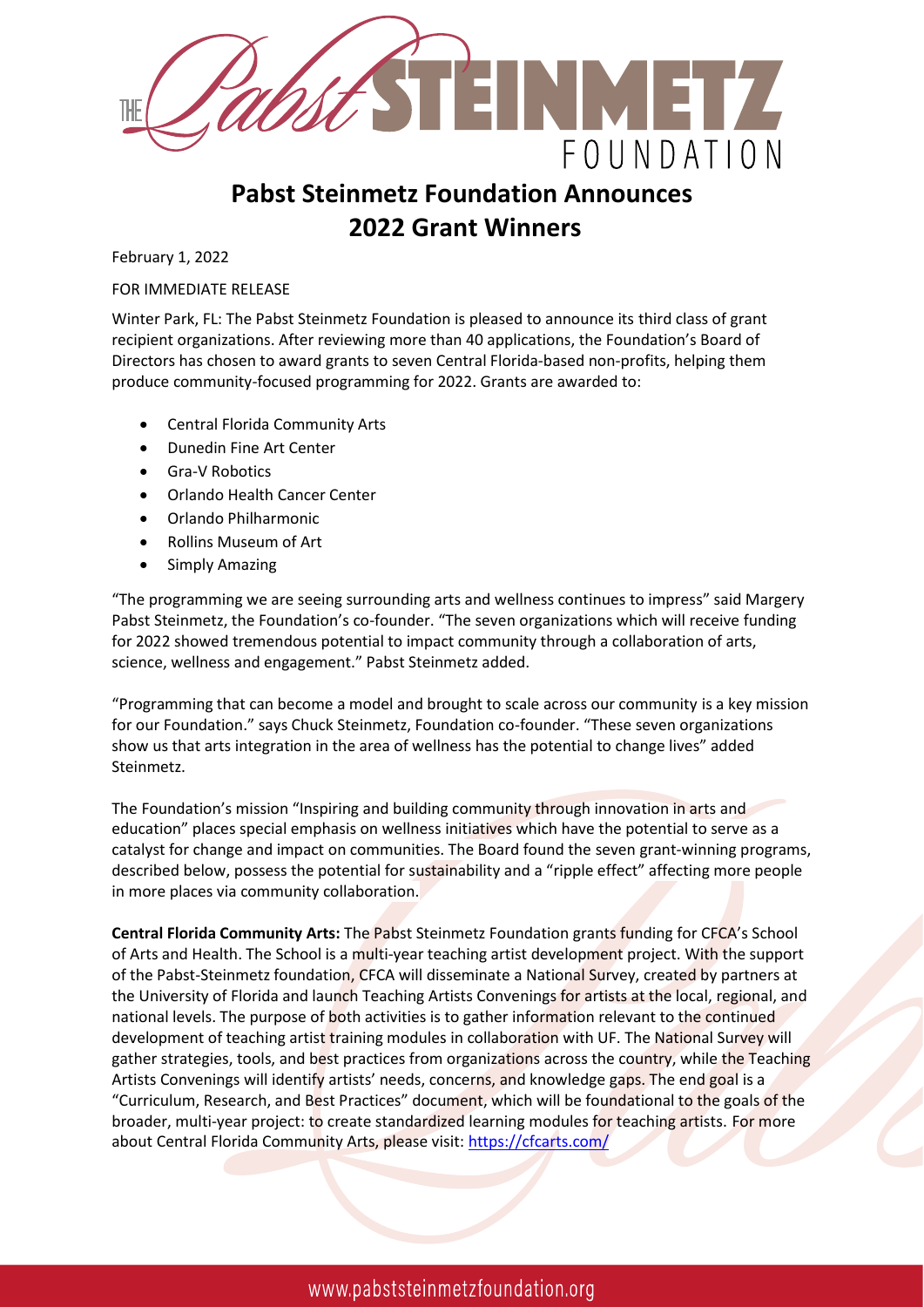**Dunedin Fine Art Center:** The Pabst Steinmetz Foundation grants funding for their new Creative Aging Program. The program will offer free six-week art classes to senior citizens living in local assisted living facilities. The Creative Aging Program will allow DFAC to form partnerships with local assisted living facilities, wo would otherwise be unable to access this type of positive physical and emotion activity. For more on the Dunedin Fine Art Center, please visit: [http://www.dfac.org](http://www.dfac.org/)

**Gra-V Robotics:** The Pabst Steinmetz Foundation grants funding for Gra-V's FIRST Robotics Competition (FRC).

Gra-V's mission is to unite students, mentors and sponsors in the community to develop teamwork, business, STEM, and leadership skills. Gra-V works with the global non-profit FIRST (For Inspiration and Recognition of Science and Technology) to participate in a robotics challenge. These teams spend 6 weeks designing, programming, building, and testing a robot to compete in regional and global competitions. The team has taken interest in the Assistive Technology Industry, developing technology for those with disabilities. For more information about Gra-V Robotics, please visit: <https://gra-v.org/>

**Orlando Health Cancer Center:** The Pabst Steinmetz Foundation grants funding Arts in Medicine at Orlando Health Cancer Institute. The programming allows patients and their caregivers to experience the stress-reducing effects of art production, explore their creativity, and take part in community events. The project being funded will create a pathway for post-secondary art students to experience the transformational impact that the fine arts can foster in patients and their caregivers while they are undergoing chemotherapy treatment at the Orlando Health Cancer Institute. For more information about the Arts in Medicine at Orlando Health Cancer Institute, please visit : [http://www.orlandohealthcancer.com](http://www.orlandohealthcancer.com/)

**Orlando Philharmonic:** The Pabst Steinmetz Foundation grants funding for the Orlando Philharmonic Orchestra Young People's Concerts. In 2020, The Phil transitioned its Young People's Concerts online. It was a resounding success, bringing the group's work to an expanded audience across Central Florida.

This continued PSF grant will help OPO maintain the Virtual Young People's Concerts while also returning to in-person concerts. The programming options have increased access to music and the arts for children, especially students from economically disadvantaged communities. For more information, please visit:<https://orlandophil.org/young-peoples-concerts/>

**Rollins Museum of Art:** The Pabst Steinmetz Foundation grants funding for the museum's Pathways 2022, an exhibition and mentoring/networking platform for emerging artists living in Florida. Pathways is a partnership with the University of Central Florida Art Gallery. Three nationally recognized jurors, representing various aspects of the art world – curator, established artist, art advisor, will select the artists who respond to the open call. Pathways offers a unique opportunity to emerging artists from across the state, with support and a network of resources similar to an artist residency. The winning artist will receive a cash prize and a future solo exhibition at RMA. For more information, please visit<https://www.rollins.edu/rma/>

**Simply Amazing:** The Pabst Steinmetz Foundation grants funding for expansion of Simply Amazing's Summer Fun Packs. Simply Amazing's focus is enriching the lives of children living in crisis with the gift of personal art and creative supplies. The cornerstone program is Simply Amazing Creative Boxes. Recipients include children in Central Florida's foster care programs, as well as children living in shelter environments. Providing these artistic outlets to children coping with stress and trauma is a valuable mental health tool. This continued grant will enable Simply Amazing to continue expansion of Summer Fun Packs program, designed to sustain children when they are without the safety net school can provide. For more information, please visit[: http://www.simplyamazing.org](http://www.simplyamazing.org/)